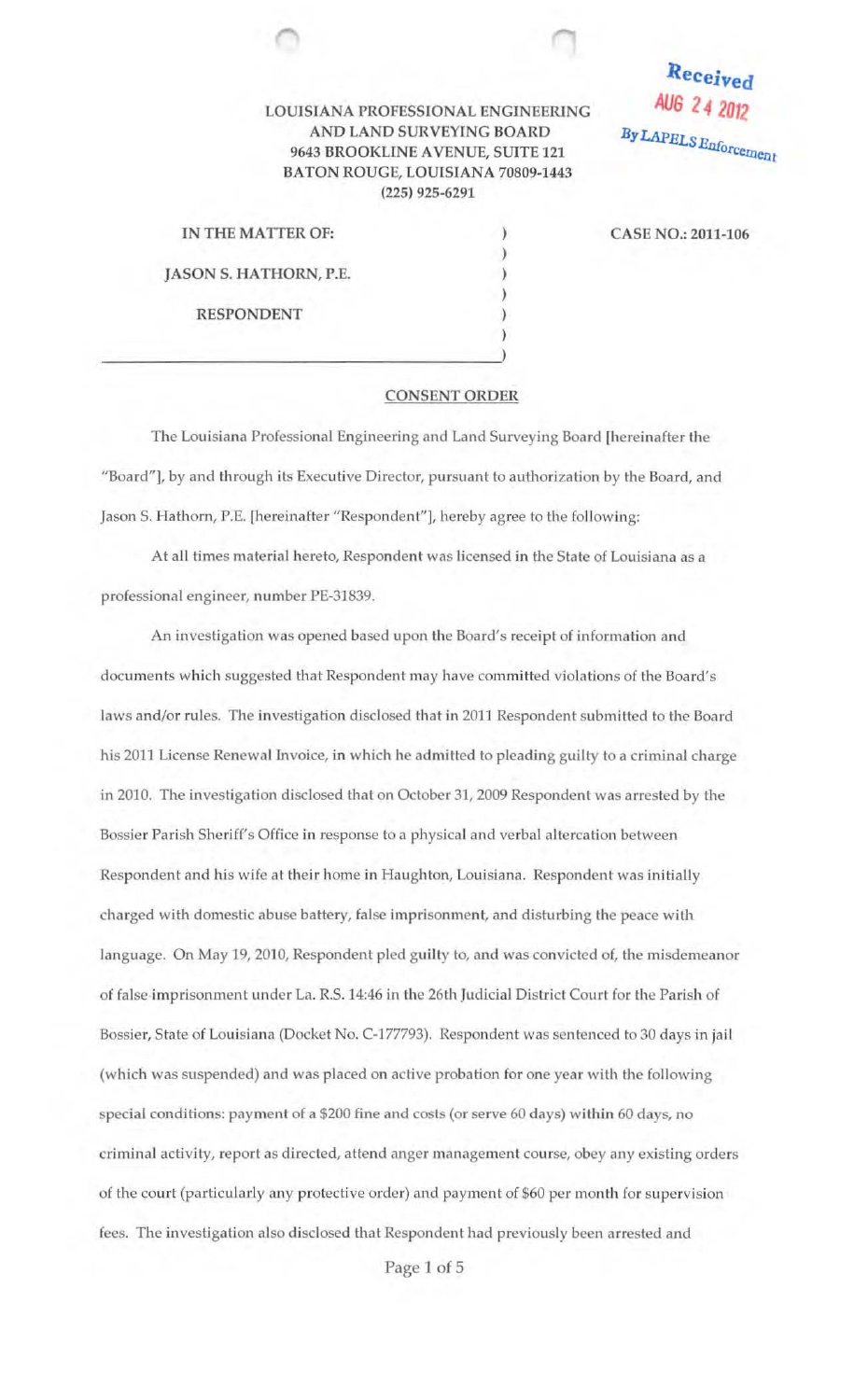charged with domestic abuse battery arising out of physical and verbal altercations between **(a)**  Respondent and his girlfriend on December 4, 2002 and **(b)** Respondent and his wife on June 25, 2008.

 $\hat{\rho}$  is a  $\hat{\rho}_{\rm eq}$ 

La. R.S. 37:693(C) states that an individual who is not, in the opinion of the Board, of good character and reputation is ineligible for renewal of licensure as a professional engineer. La. R.S. 37:698(A)(6) prohibits licensees from violating any provision of the Board's laws and/or rules. La. R.S. 37:698(H) permits the Board to take disciplinary action against persons who violate La. R.S. 37:698(A)(6), upon a finding of guilt following the preferral of charges, notice and hearing and a majority vote of its entire membership authorized to participate in the proceeding. La. R.S. 37:693(C), 37:698(A)(6) and 37:698(H) were in effect at all times material hereto.

It is undisputed that **(a)** in 2009 Respondent was arrested for a physical and verbal altercation with his wife and was initially charged with domestic abuse battery, false imprisonment, and disturbing the peace with language, **(b)** in 2010 Respondent pled guilty to and was convicted of the misdemeanor of false imprisonment under the laws of the State of Louisiana, (c) Respondent had previously been arrested and charged with domestic abuse battery arising out of physical and verbal altercations with his girlfriend in 2002 and with his wife in 2008 and **(d)** Respondent has demonstrated a lack of good character and reputation.

By letter dated June 8, 2012, the Board gave notice to Respondent that it was considering the preferral of charges against Respondent on the grounds that he may have violated **(a)** La. R.S. 37:693(C), relative to lack of good character and reputation, and **(b)** La. R.S. 37:698(A)(6), relative to violating any provision of the Board's laws and/or rules.

Wishing to dispense with the need for further disciplinary action and to conclude the instant proceeding without further delay and expense, for the purpose of this proceeding only, Respondent and the Board do hereby enter into this Consent Order, in which Respondent of his own free will consents to the issuance of a Consent Order by the Board, wherein Respondent agrees to (a) pay a fine of five hundred (\$500.00) dollars, (b) pay administrative costs of six hundred seventy six and 83/100 (\$676.83) dollars, (c) his Louisiana professional engineer license being placed on probation for a period of one (1) year [hereinafter "Probation Period"], **(d)** the revocation of his Louisiana professional engineer license if he is convicted of any crime during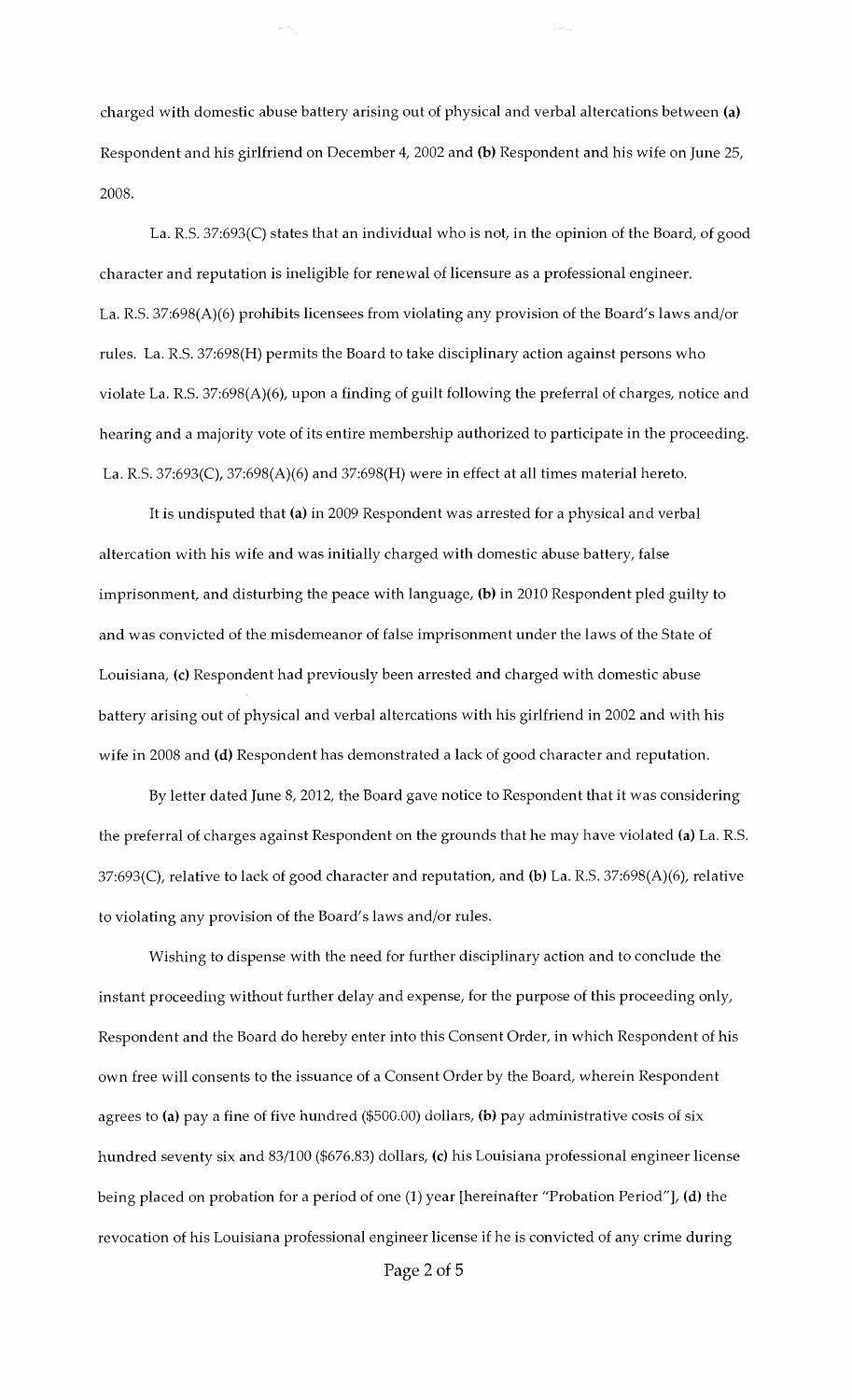the Probation Period, (e) submit to the Board at the end of the Probation Period a notarized affidavit stating whether he had any criminal arrests, charges and/or convictions during the Probation Period (along with the details of any such arrests, charges and/or convictions), (f) successfully complete the Board's online Louisiana Laws and Rules Quiz, (g) successfully complete the Board's online Louisiana Professionalism and Ethics Quiz and (h) the publishing of this Consent Order on the Board's website and a summary of this matter in the Board's official journal, the Louisiana Engineer and Surveyor Journal, and the reporting of this matter to the National Council of Examiners for Engineering and Surveying (NCEES), identifying Respondent by name.

Respondent admits to violations of the referenced laws and/or rules regarding a licensee's good character and reputation and compliance with the Board's laws and/or rules. Respondent acknowledges awareness of said laws and/or rules and states that he will comply with all applicable laws and rules henceforth. Respondent has been advised of his right to be represented by counsel before the Board and/or to appear at any hearing personally or by counsel and present witnesses and evidence in his own behalf, and he hereby waives this right and his right to appeal; and he states affirmatively that he has been afforded all administrative remedies due him under the law.

Therefore, in consideration of the foregoing and by signing this Consent Order, Respondent does hereby waive his right to a hearing before the Board, to the presenting of evidence and witnesses in his behalf, to Findings of Fact and Conclusions of Law in this case, and to judicial review of this Consent Order.

Respondent hereby represents (a) that he fully understands the meaning and intent of this Consent Order, including but not limited to its final and binding effect, (b) that he has voluntarily entered into this Consent Order and that no other promise or agreement of any kind has been made to or with him by any person whatsoever to cause the execution of this instrument and (c) that the sanctions set forth in this Consent Order do not prevent the Board from taking further disciplinary or enforcement action against Respondent on matters not specifically addressed in this Consent Order.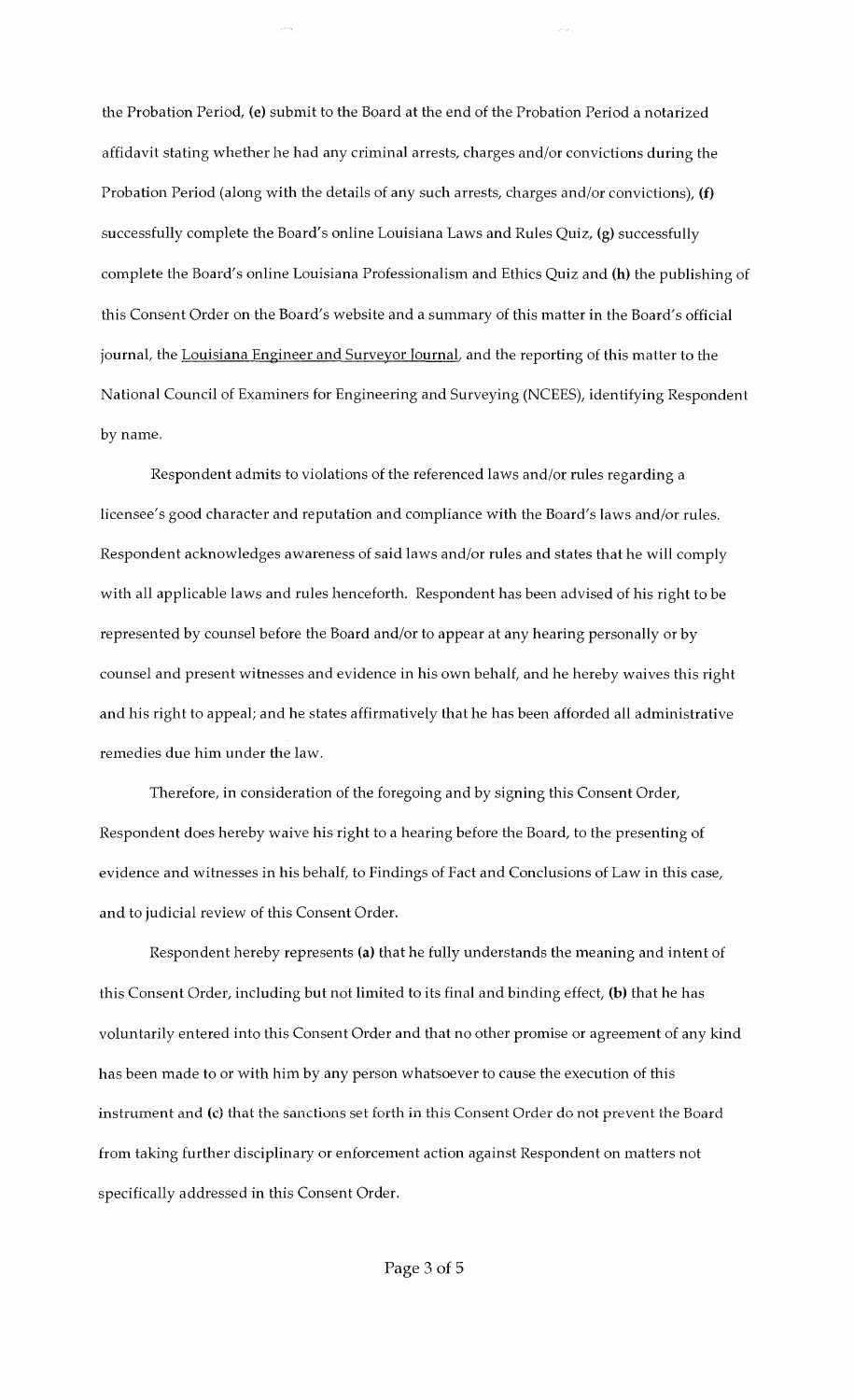WHEREFORE, the Louisiana Professional Engineering and Land Surveying Board and Respondent agree that:

1. Respondent shall pay a fine of five hundred (\$500.00) dollars, which shall be tendered to the Board by certified check payable to the Board, due upon the signing of this Consent Order; and

2. Respondent shall pay administrative costs of six hundred seventy six and 83/100 (\$676.83) dollars, which shall be tendered to the Board by certified check payable to the Board, due upon the signing of this Consent Order; and

3. Respondent's Louisiana professional engineer license, number PE-31839, shall be placed on probation for a period of one (1) year from the effective date of this Consent Order; and

4. If Respondent is convicted of any crime during the Probation Period, then (a) his Louisiana professional engineer license, number PE-31839, shall be automatically and immediately revoked, (b) he shall immediately and forever cease and desist the practicing of and/or offering to practice engineering in Louisiana and (c) he shall immediately return to the Board his Louisiana certificate of professional engineering licensure and professional engineering seal; and

5. Respondent shall submit to the Board at the end of the Probation Period a notarized affidavit stating whether he had any criminal arrests, charges and/or convictions during the Probation Period (along with the details of any such arrests, charges and/or convictions); and

6. Respondent shall successfully complete the Board's online Louisiana Laws and Rules Quiz with a score of 90% or higher and return it to the Board within sixty (60) days of the effective date of this Consent Order; and

7. Respondent shall successfully complete the Board's online Louisiana Professionalism and Ethics Quiz with a score of 90% or higher and return it to the Board within sixty (60) days of the effective date of this Consent Order; and

8. This Consent Order shall be published on the Board's website and a summary of this matter shall be printed in the official journal of the Board, the Louisiana Engineer and